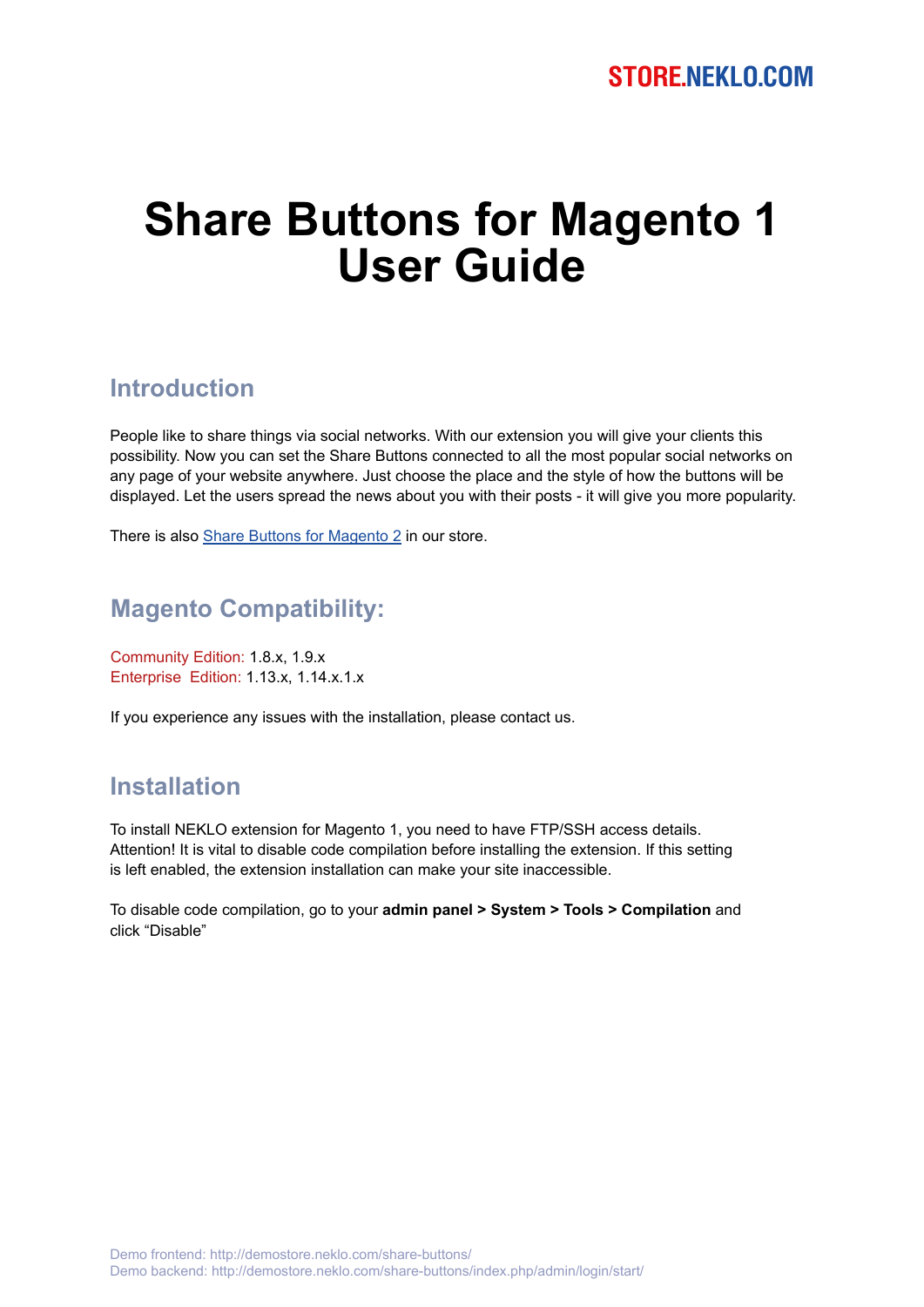|                                             | This is a demo store. Any orders placed through this store will not be honored or fulfilled. |                   |            |                        |                                                        |                                |  |  |  |
|---------------------------------------------|----------------------------------------------------------------------------------------------|-------------------|------------|------------------------|--------------------------------------------------------|--------------------------------|--|--|--|
| Global Record Search<br>Magento Admin Panel |                                                                                              |                   |            |                        | Logged in as admin   Thursday, April 5, 2018   Log Out |                                |  |  |  |
| <b>Dashboard</b><br><b>Sales</b><br>Catalog | <b>Promotions</b><br><b>Customers</b>                                                        | <b>Newsletter</b> | <b>CMS</b> | Reports                | <b>System</b>                                          | C Get help for this page       |  |  |  |
|                                             |                                                                                              |                   |            |                        | <b>My Account</b>                                      |                                |  |  |  |
| Compilation                                 |                                                                                              |                   |            |                        |                                                        | <b>Run Compilation Process</b> |  |  |  |
|                                             |                                                                                              |                   |            |                        | Tools                                                  |                                |  |  |  |
| <b>Compilation State</b>                    |                                                                                              |                   |            |                        | <b>Web Services</b>                                    | <b>Backups</b>                 |  |  |  |
| <b>Compiler Status</b>                      | <b>Disabled</b>                                                                              |                   |            |                        | Design                                                 | Compilation                    |  |  |  |
|                                             | <b>Not Compiled</b>                                                                          |                   |            |                        | Import/Export                                          |                                |  |  |  |
| <b>Compilation State</b>                    |                                                                                              |                   |            |                        | Manage Currency                                        |                                |  |  |  |
| Collected Files Count                       | $\bf{0}$                                                                                     |                   |            |                        | <b>Transactional Emails</b>                            |                                |  |  |  |
| <b>Compiled Scopes Count</b>                | $\bf{0}$                                                                                     |                   |            |                        | <b>Custom Variables</b>                                |                                |  |  |  |
| <b>Scopes Compilation Settings</b>          | default                                                                                      |                   |            | Permissions            |                                                        |                                |  |  |  |
|                                             | Mage CatalogSearch Helper Data<br>Mage_Catalog_Block_Navigation                              |                   |            | <b>Magento Connect</b> |                                                        |                                |  |  |  |
|                                             | Mage_Catalog_Block_Product_Abstract                                                          |                   |            | Cache Management       |                                                        |                                |  |  |  |
|                                             | Mage Catalog Helper Data<br>Mage_Catalog_Helper_Map                                          |                   |            | Neklo CachePro         |                                                        |                                |  |  |  |
|                                             | Mage Catalog Helper Product Compare<br>Mage_Catalog_Model_Abstract                           |                   |            | Index Management       |                                                        |                                |  |  |  |
|                                             | Mage Catalog Model Category                                                                  |                   |            |                        | Manage Stores                                          |                                |  |  |  |
|                                             | Mage_Catalog_Model_Session<br>Mage_Checkout_Block_Cart_Abstract<br><b>Order Statuses</b>     |                   |            |                        |                                                        |                                |  |  |  |
|                                             | Mage_Checkout_Block_Cart_Sidebar<br>Mage Checkout Block Links                                |                   |            | Configuration          |                                                        |                                |  |  |  |
|                                             | Mage Checkout Helper Cart                                                                    |                   |            |                        |                                                        |                                |  |  |  |
|                                             | $\mathsf{cm}\mathsf{s}$                                                                      |                   |            |                        |                                                        |                                |  |  |  |
|                                             | Mage_Page_Helper_Data                                                                        |                   |            |                        |                                                        |                                |  |  |  |

## **To Install the Extension:**

- 1. Unpack a zip file you have downloaded.
- 2. Upload all files from the the zip file to the root folder of your Magento 1 installation.
- 3. In your admin panel, go to **System > Cache Management** and flush Magento cache.

|                         | Magento Admin Panel             |                         |                                                                            |                   |                   | Global Record Search |                |                        | Logged in as admin   Thursday, April 5, 2018   Log Out |                              |
|-------------------------|---------------------------------|-------------------------|----------------------------------------------------------------------------|-------------------|-------------------|----------------------|----------------|------------------------|--------------------------------------------------------|------------------------------|
|                         | <b>Dashboard</b>                | Catalog<br><b>Sales</b> | <b>Customers</b>                                                           | <b>Promotions</b> | <b>Newsletter</b> | <b>CMS</b>           | <b>Reports</b> | <b>System</b>          |                                                        | Co Get help for this page    |
|                         | <b>Cache Storage Management</b> |                         |                                                                            |                   |                   |                      |                |                        | <b>3 Flush Magento Cache</b>                           | <b>O Flush Cache Storage</b> |
|                         |                                 |                         | Select All   Unselect All   Select Visible   Unselect Visible              | 8 items selected  |                   |                      |                |                        | Actions Refresh v                                      | <b>Submit</b>                |
|                         | Cache Type                      |                         | <b>Description</b>                                                         |                   |                   |                      |                | <b>Associated Tags</b> | <b>Status</b>                                          |                              |
|                         | Configuration                   |                         | System(config.xml, local.xml) and modules configuration files(config.xml). |                   |                   |                      |                |                        | <b>CONFIG</b>                                          | <b>ENABLED</b>               |
| $\overline{\mathbf{v}}$ |                                 |                         | Layout building instructions.                                              |                   |                   |                      |                |                        |                                                        |                              |
| ⊽                       | Layouts                         |                         |                                                                            |                   |                   |                      |                |                        | LAYOUT_GENERAL_CACHE_TAG                               | <b>ENABLED</b>               |
| V                       | <b>Blocks HTML output</b>       |                         | Page blocks HTML.                                                          |                   |                   |                      |                |                        | <b>BLOCK HTML</b>                                      | <b>ENABLED</b>               |
| ✔                       | Translations                    |                         | <b>Translation files.</b>                                                  |                   |                   |                      |                |                        | <b>TRANSLATE</b>                                       | <b>ENABLED</b>               |
| $\overline{\mathbf{v}}$ | <b>Collections Data</b>         |                         | Collection data files.                                                     |                   |                   |                      |                |                        | <b>COLLECTION DATA</b>                                 | <b>ENABLED</b>               |
| $\overline{\mathbf{v}}$ | EAV types and attributes        |                         | Entity types declaration cache.                                            |                   |                   |                      |                |                        | EAV                                                    | <b>ENABLED</b>               |
| V                       | Web Services Configuration      |                         | Web Services definition files (api.xml).                                   |                   |                   |                      |                |                        | CONFIG API                                             | <b>ENABLED</b>               |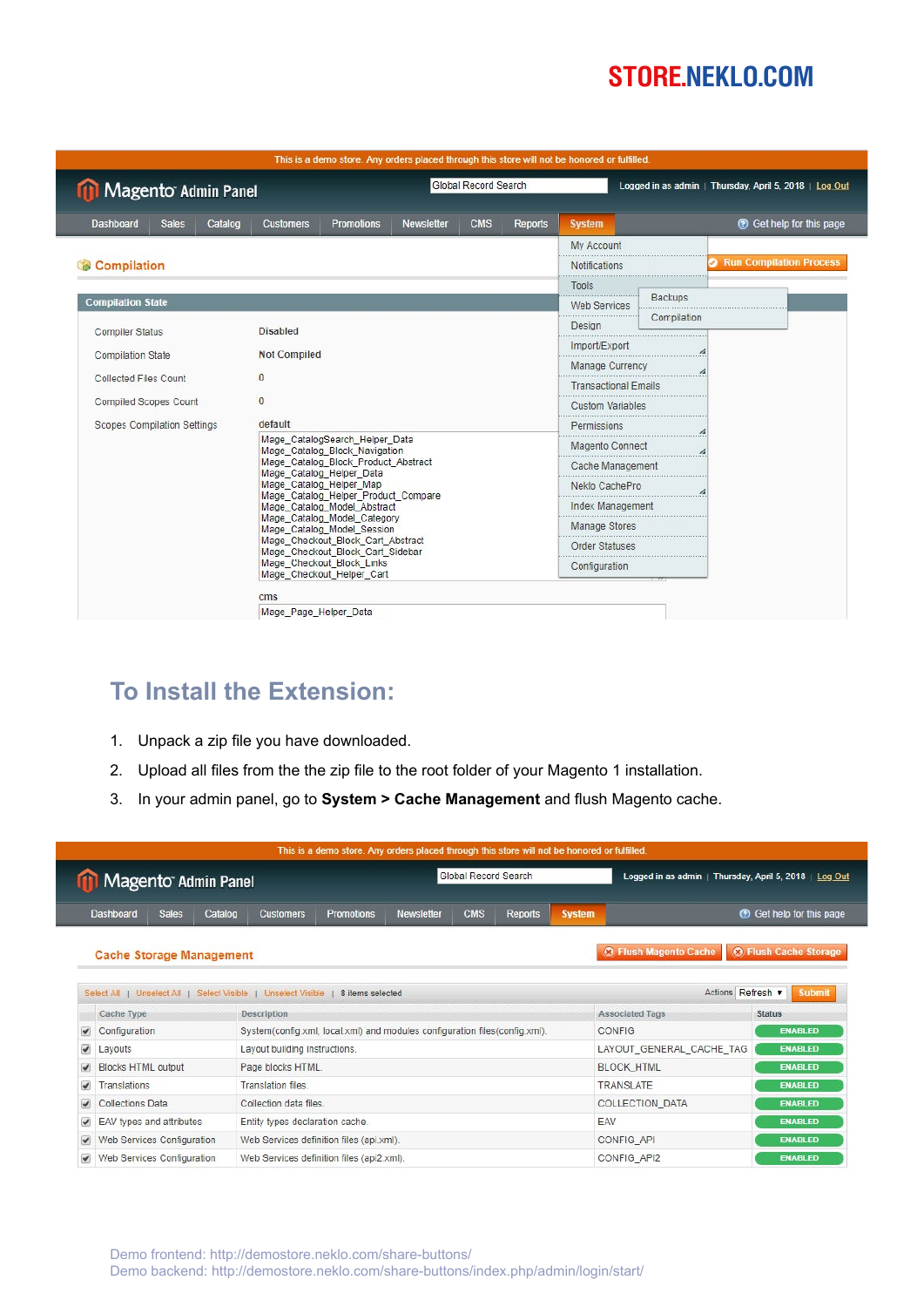

- 4. Turn code compilation back on in **System > Tools > Compilation** after the extension was successfully installed.
- 5. Log out from Magento and login to reload ACL (account control level) rules.

#### **How to configure the extension**

To configure the extension, log into your **Admin Panel** and go to **System > Configuration > Neklo > Share Buttons** 

You can enable the extension by setting Yes in the **Is Enabled** line.

| <b>11 Magento Admin Panel</b>                         |              |                |                      |                         | Global Record Search |            |                |               | Logged in as admin   Friday, June 29, 2018   Log Out |
|-------------------------------------------------------|--------------|----------------|----------------------|-------------------------|----------------------|------------|----------------|---------------|------------------------------------------------------|
| <b>Dashboard</b>                                      | <b>Sales</b> | Catalog        | <b>Customers</b>     | <b>Promotions</b>       | <b>Newsletter</b>    | <b>CMS</b> | <b>Reports</b> | <b>System</b> | <b>O</b> Get help for this page                      |
| <b>Current Configuration Scope:</b><br>Default Config |              | $\blacksquare$ | <b>Share Buttons</b> |                         |                      |            |                |               | Save Config                                          |
| <b>Manage Stores</b>                                  |              |                |                      | <b>General Settings</b> |                      |            |                |               | ٥                                                    |
| Configuration                                         |              |                | Is Enabled           |                         |                      | Yes        |                |               | <b>ISTORE VIEW</b>                                   |
| <b>GENERAL</b>                                        |              |                |                      |                         |                      |            |                |               |                                                      |
| General                                               |              |                |                      |                         |                      |            |                |               |                                                      |

#### **How to configure the widget**

To set the widget, go to **CMS > Widgets > Add New Widget Instance**. Set the type **[NEKLO] Share Buttons** and choose the **Design Package/Theme**.

After adding the widget, configure it. You will see the **Storefront Properties** tab:

- **1. Widget Title** is the name of this widget
- **2. Assign to the Store Views** means the Store Views the widget will be assigned to
- **3. Sort Order** is the numerical order of this widget
- 4. Set the **Layout Updates**. Choose the page with **Display On** and particular place with **Block Reference.**

After this go to the **Widget Options** tab. You will see here the following:

- **1. Is Enabled** turns the widget on and off
- **2. Icon Type** is the style of the buttons. You can choose **Circle, Square,** and **Simple**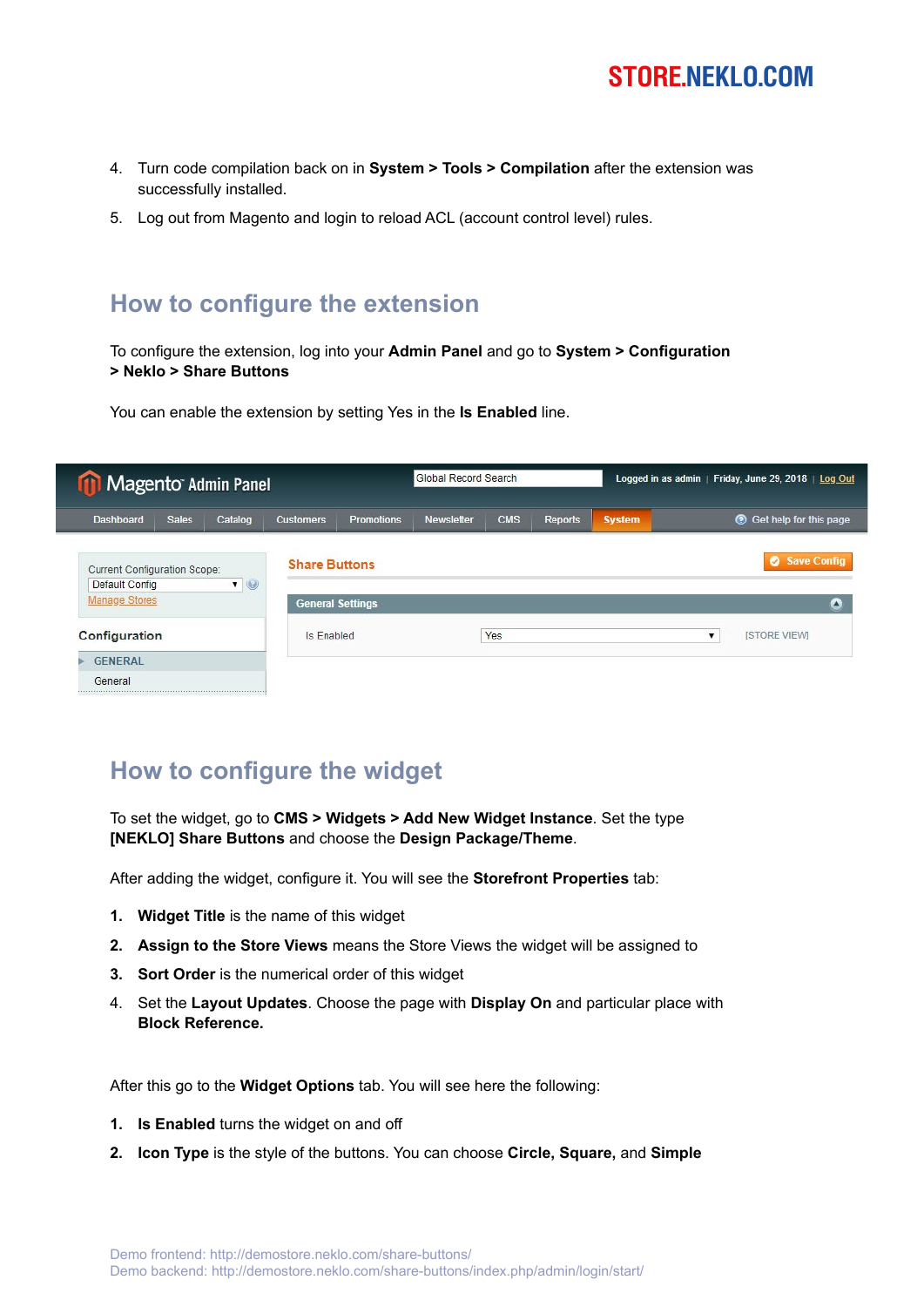- **3. Color Icon** regulates whether the buttons will be colored or no
- **4. Title Type** is the title you can set. It may be the same of the page or you can set the custom title.
- 5. Then you can choose the networks that will appear: Facebook, Twitter, Google+, Pinterest, Reddit, Delicious, StumbleUpon, Digg, and Houzz. For Twitter you should also specify the Hashtag and the Username of the content author. For Delicious you should set the url provider.

**NOTE!** Houzz will only appear on the PDP page.

| Newsletter<br><b>CMS</b><br>Reports<br><b>Reset</b><br>4 Back<br>[NEKLO] Share Buttons<br>rwd / default<br><b>Share Buttons</b><br>All Store Views<br><b>Main Website</b><br><b>Madison Island</b><br>English<br>French<br>German | System<br><b>O</b> Delete<br><b>O</b> Save                                       | C Get help for this page<br><b>Save and Continue Edit</b><br>$\bullet$<br>$\boldsymbol{\mathrm{v}}$<br>Ψ.<br>A.<br>$\odot$ |
|-----------------------------------------------------------------------------------------------------------------------------------------------------------------------------------------------------------------------------------|----------------------------------------------------------------------------------|----------------------------------------------------------------------------------------------------------------------------|
|                                                                                                                                                                                                                                   |                                                                                  |                                                                                                                            |
|                                                                                                                                                                                                                                   |                                                                                  |                                                                                                                            |
|                                                                                                                                                                                                                                   |                                                                                  |                                                                                                                            |
|                                                                                                                                                                                                                                   |                                                                                  |                                                                                                                            |
|                                                                                                                                                                                                                                   |                                                                                  |                                                                                                                            |
|                                                                                                                                                                                                                                   |                                                                                  |                                                                                                                            |
|                                                                                                                                                                                                                                   |                                                                                  |                                                                                                                            |
|                                                                                                                                                                                                                                   |                                                                                  |                                                                                                                            |
| $\overline{0}$<br>▲ Sort Order of widget instances in the same block<br>reference                                                                                                                                                 |                                                                                  |                                                                                                                            |
|                                                                                                                                                                                                                                   |                                                                                  | <b>O</b> Add Layout Update                                                                                                 |
| ۷.                                                                                                                                                                                                                                |                                                                                  | <b>C</b> Remove Layout Update                                                                                              |
|                                                                                                                                                                                                                                   | Template<br><b>Share Buttons Template</b>                                        |                                                                                                                            |
|                                                                                                                                                                                                                                   | <b>Block Reference *</b><br><b>Product View Extra Hint</b><br>$\pmb{\mathrm{v}}$ |                                                                                                                            |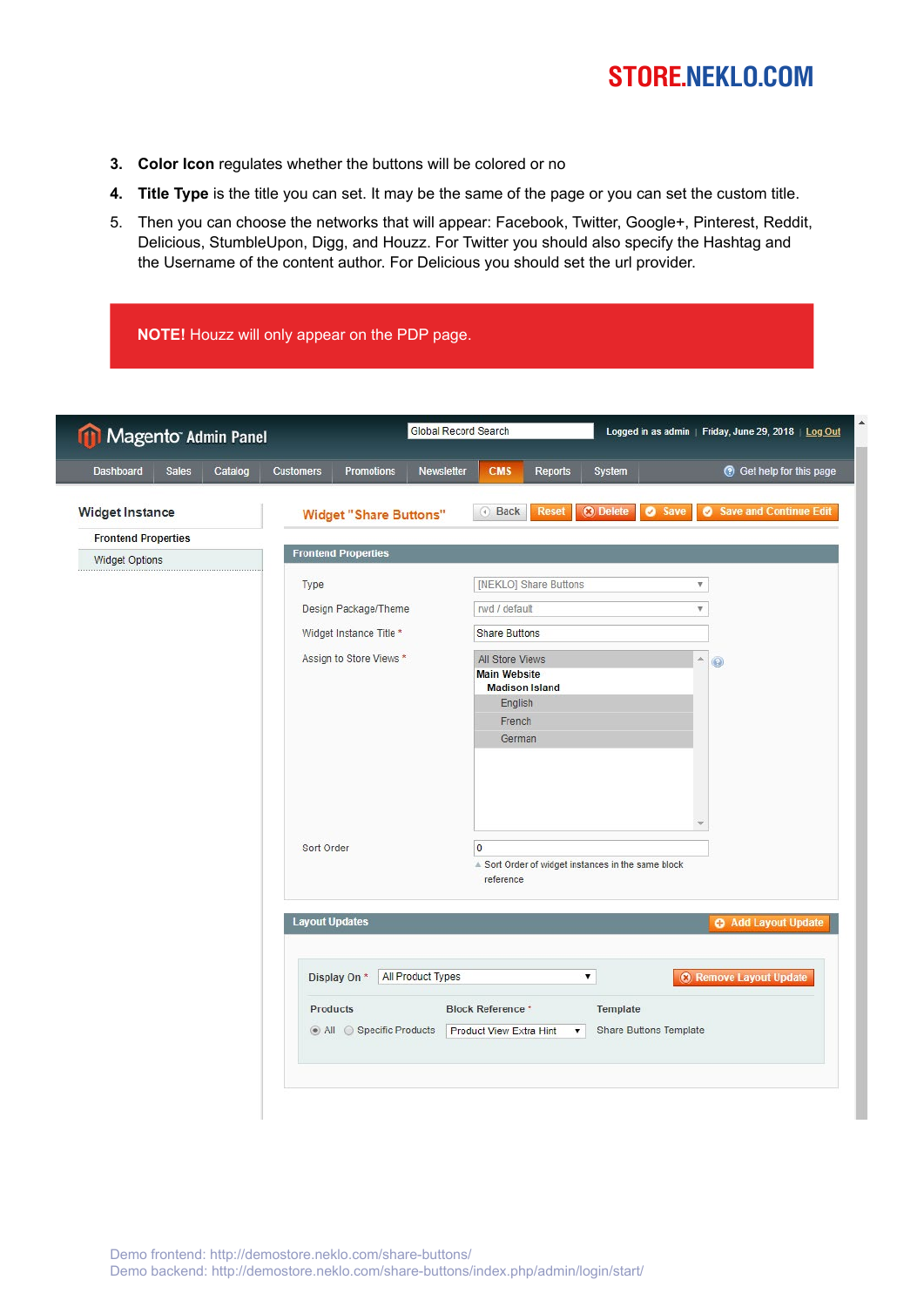| Magento Admin Panel                         |                                                     | <b>Global Record Search</b><br>Logged in as admin   Friday, June 29, 2018   Log Out |  |  |  |  |
|---------------------------------------------|-----------------------------------------------------|-------------------------------------------------------------------------------------|--|--|--|--|
| <b>Dashboard</b><br>Catalog<br><b>Sales</b> | <b>Promotions</b><br>Newsletter<br><b>Customers</b> | <b>8</b> Get help for this page<br><b>CMS</b><br><b>Reports</b><br>System           |  |  |  |  |
| <b>Widget Instance</b>                      | <b>Widget "Share Buttons"</b>                       | <b>O</b> Delete<br>Save and Continue Edit<br><b>O</b> Save<br>Back<br><b>Reset</b>  |  |  |  |  |
| <b>Frontend Properties</b>                  |                                                     |                                                                                     |  |  |  |  |
| <b>Widget Options</b>                       | <b>Widget Options</b>                               |                                                                                     |  |  |  |  |
|                                             | Is Enabled *                                        | Yes<br>۷                                                                            |  |  |  |  |
|                                             | Icon Type *                                         | Simple<br>۷                                                                         |  |  |  |  |
|                                             | Color Icon*                                         | Yes<br>۷.                                                                           |  |  |  |  |
|                                             | Title Type *                                        | Page Title<br>۷                                                                     |  |  |  |  |
|                                             | Is Facebook Enabled*                                | Yes<br>۷                                                                            |  |  |  |  |
|                                             | Is Twitter Enabled*                                 | Yes<br>۷                                                                            |  |  |  |  |
|                                             | Twitter Hashtags*                                   | <b>Test Neklo</b>                                                                   |  |  |  |  |
|                                             |                                                     | A Hashtags appended onto the tweet (Comma<br>separated. Don't include #)            |  |  |  |  |
|                                             | Twitter Username *                                  | neklo IIc                                                                           |  |  |  |  |
|                                             |                                                     | $\triangle$ Twitter username of content author (don't include $\textcircled{a}$ )   |  |  |  |  |
|                                             | Is Google+ Enabled *                                | Yes<br>۷                                                                            |  |  |  |  |
|                                             | Is Pinterest Enabled *                              | Yes<br>۷                                                                            |  |  |  |  |
|                                             | Is Reddit Enabled *                                 | Yes<br>۷.                                                                           |  |  |  |  |
|                                             | Is Delicious Enabled *                              | No<br>۷.                                                                            |  |  |  |  |
|                                             | Is StumbleUpon Enabled*                             | Yes<br>۷.                                                                           |  |  |  |  |
|                                             | Is Digg Enabled *                                   | Yes<br>۷.                                                                           |  |  |  |  |
|                                             | Is Houzz Enabled *                                  | Yes<br>▼                                                                            |  |  |  |  |

I